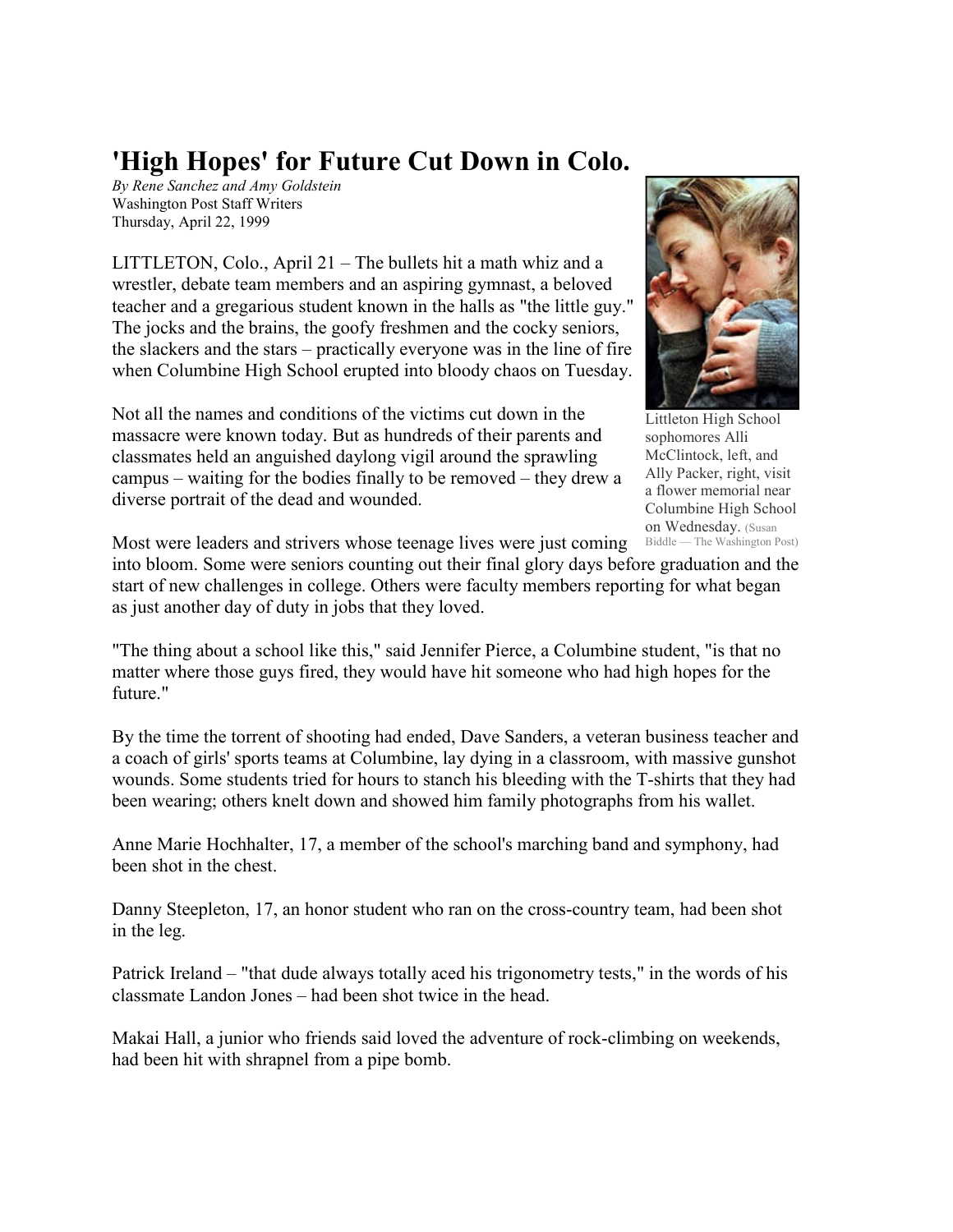And Isaiah Shoels, a buoyant 18-year-old senior hardly more than five feet tall, had been shot dead.

"He was so full of life, and he got along with everyone," said Ashley Prinzi, a classmate. "He was so small, I don't even know how all the bullets got him."

"He'd always try to lift you up," said Stephanie Fredericksen, a freshman who rode the bus to Columbine with him. She recalled a time once after school when she and a friend were visibly upset about a guy. "And he came up and said, 'Oh, girls, cheer up. Things won't stay bad; things always get better.',"

Harold Berry, a longtime family friend who was at the Shoels home tonight, said Isaiah had suffered from heart problems since birth and this month had been hospitalized for five days. Monday was his first day back at school.

Berry also said that Shoels, one of a small number of African American students at Columbine, "was being racially abused" by a few students who were part of the group known as the Trenchcoat Mafia, which included the two assailants. Berry said that within the past month, Shoels's 15-year-old sister "went to a school official to say there was a problem . . . with some of the students acting racially toward him. They didn't act on it. They just ignored her plea."

Others families were grieving, as well. Tonight, the family of Rachel Joy Scott issued a statement remembering the junior as a popular young woman with a zest for music, drama and photography. She was a "dedicated Christian" who longed to travel abroad to "share her faith," her family said.

Scott's 16-year-old brother, Craig, a Columbine student, too, "witnessed the horror and carnage firsthand as several friends were murdered before his eyes," the family said in its statement. "It never was important to Rachel what people looked like," her brother recalled. "She always looked on the inside. She wasn't fake and didn't put on a show."

From morning to night, students from Columbine and from across metropolitan Denver streamed to the school's grounds to mourn the victims – at least the ones they knew had been shot.

"We still don't know what happened to a lot of people," said Sarah DeBoer, 16, who narrowly escaped the gunfire as she fled the school. "I can't stand it."

Many students placed small bouquets at a makeshift memorial site beneath a tree, and others stood together in long silent embraces, their bodies convulsing with grief. Some students said they had not slept since the shooting. Others wondered if they could ever return to class.

"Just to even think we'd have to walk through hallways where you know so many people were laying dead – it might be too much to take," said Lindsey Neam, 17, a junior whose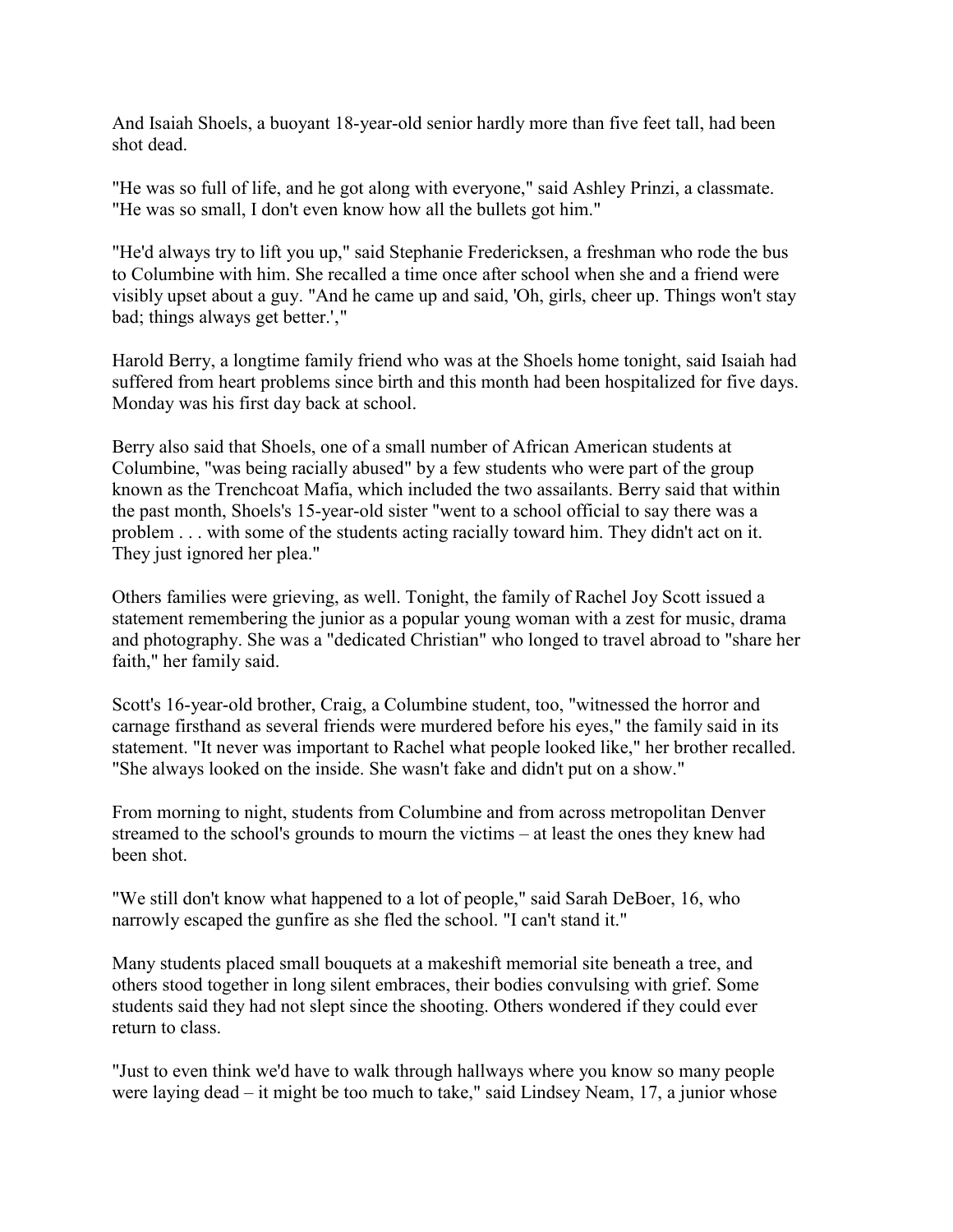eyes were soaked with tears. "The school will look the same, but now everything about it will always be different."

The news that Sanders had been a victim seemed to hit students particularly hard. As one began to describe him to reporters today, another student overheard and gasped, "Not Mr. Sanders, no!"

Some students said that when the shooting began, Sanders was rushing around the school's cafeteria, ordering students to get beneath the tables.

"Coach Sanders came in and said, 'Everybody get down! Get down!' He was telling everyone to stay away from the windows," said Brittany Davies, 15, a sophomore. "We could hear the gunman coming in. I knew he [Sanders] would get hurt because he was making sure everyone else was safe."

At first, students who were witnesses to the shooting said that they thought the two assailants were hunting for specific targets – namely athletes – but then realized they were firing at anyone.

Corey Depooter, 17, on duty as a library volunteer, was hit, and so was Brian Anderson, a junior who is a member of a campus leadership club called Family, Career and Community Leaders of America.

Many of the victims were described today as honor roll students involved in extracurricular activities, which are common at Columbine. When the school recently posted openings for 15 "peer counselors," who assist classmates with bad attitudes or poor grades, more than 50 students showed up to apply for the jobs.

"It's kind of expected for everyone here to get involved in something," said Kayle Boyle, 16.

After the shooting, victims were taken to area hospitals where most remained today. Among them, Valeen Schnurr, 18, suffered shrapnel and bullet wounds and was listed in stable condition. Hochhalter was listed in critical condition. Sean Graves, 15, underwent surgery Tuesday night and he, too, was listed in critical condition. Ireland's wound to the head has left him with severe weakness on the right side of his body, doctors said.

Richard Castaldo, 17, was listed in serious condition after being shot five times. "It is just unbelievable that this could happen," said Castaldo's half-brother, Michelac, 17, as he left the hospital today. Michelac, who does not attend Columbine, said he spoke briefly to his brother, who seemed to follow his conversation but said nothing.

The rampage occurred at one of the most festive times of the year at Columbine. The senior class had just had its prom this past weekend, and it seemed like the entire school had